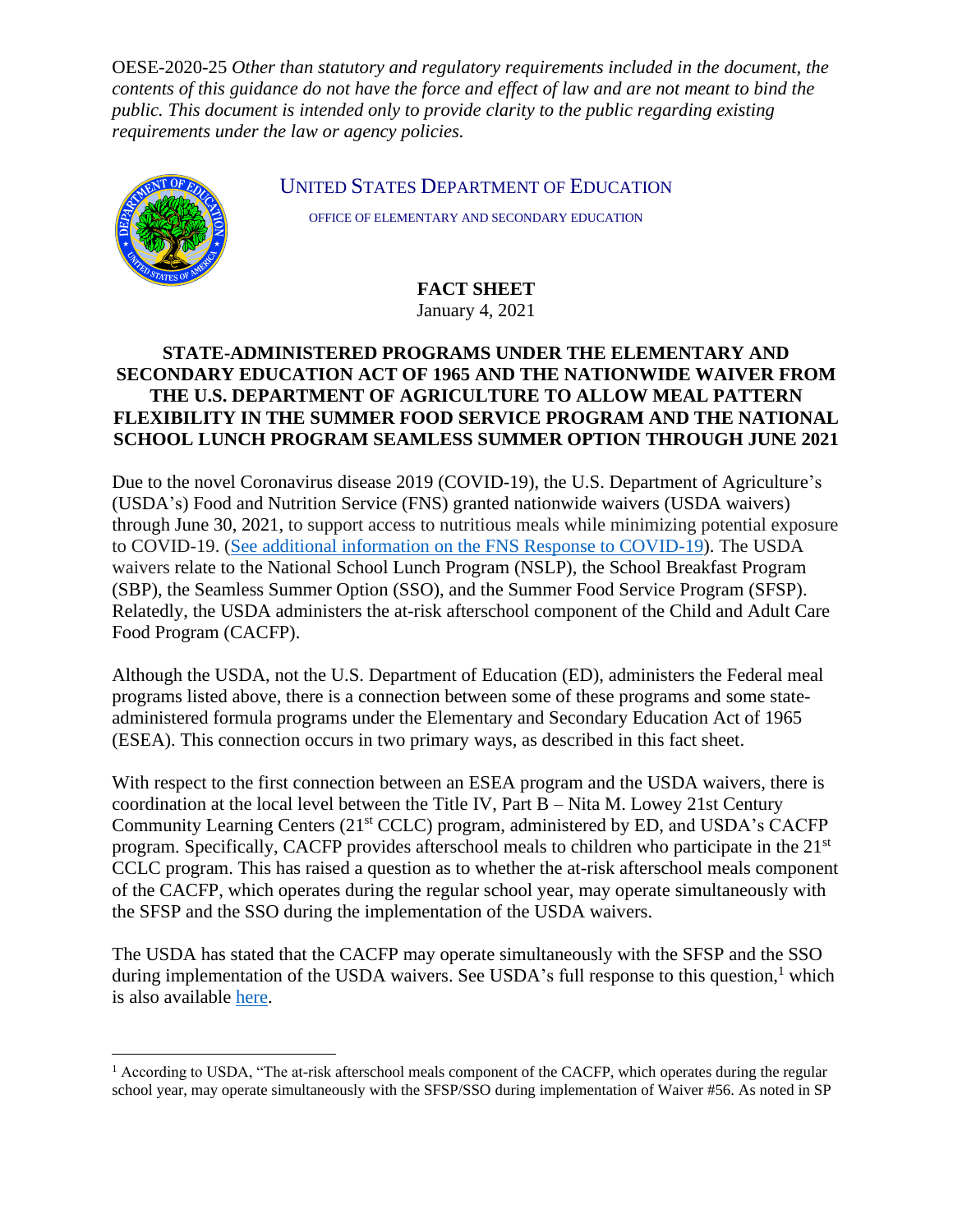The second connection between the USDA waivers and the ESEA is that state educational agencies (SEAs) and local educational agencies (LEAs) often choose to use NSLP data to carry out certain activities under the following ESEA programs:

- ➢ Title I, Part A Improving Basic Programs Operated by [LEAs] (Title I);
- $\triangleright$  Title II, Part A Supporting Effective Instruction (Title II); and
- ➢ Title V, Part B Rural and Low-Income School Program (RLIS).

| <b>ESEA</b> program | <b>Activity</b>                                                                                                                                                                                | <b>Description of activity</b>                                                                                                                                                                          | <b>Statutory or regulatory provision</b>                                                          |
|---------------------|------------------------------------------------------------------------------------------------------------------------------------------------------------------------------------------------|---------------------------------------------------------------------------------------------------------------------------------------------------------------------------------------------------------|---------------------------------------------------------------------------------------------------|
| Title I             | Eligibility<br>determinations<br>and allocations<br>under each<br>Title I formula<br>for a "special"<br>$LEA"$ (i.e., an<br>LEA for which<br>Census poverty<br>estimates are not<br>available) | Option for an SEA to use<br>NSLP data to derive the<br>equivalent of Census<br>poverty data for a special<br><b>LEA</b>                                                                                 | ESEA sections $1124(c)(1)-(2)$ ,<br>$1124A(a)(1), 1125(a)(1),$ and<br>1125A(c); 34 C.F.R § 200.72 |
| Title I             | Within-state<br>allocations for<br>LEAs with a<br>total population<br>below 20,000<br>(small LEAs) in<br>ten states                                                                            | 10 SEAs have approval<br>from ED to use NSLP data<br>to re-determine small<br>LEAs' eligibility under<br>each Title I formula and<br>redistribute ED-determined<br>Title I allocations to small<br>LEAs | ESEA sections $1124(a)(2)(B)$ ,<br>1124A(a)(4), 1125(d);<br>34 C.F.R. § 200.74                    |
| Title I             | Within-LEA<br>allocations for an<br>LEA with an<br>enrollment of at<br>least $1,000$                                                                                                           | Option for an LEA to use<br>NSLP data to rank schools<br>according to their<br>percentage of public school<br>students from low-income<br>families                                                      | ESEA section $1113(a)(5)(a)$ ;<br>34 C.F.R. § 200.78                                              |

Table: How ESEA Programs Use NSLP Data (as applicable)

<sup>13,</sup> CACFP 07, SFSP 06-2020, Child Nutrition Program Nationwide Waivers:

Questions and Answers, 2020, April 11, 2020, [https://www.fns.usda.gov/cn/covid-19/nationwide-waivers-qas,](https://www.fns.usda.gov/cn/covid-19/nationwide-waivers-qas) program operators may participate in multiple programs. However, under no circumstance may children receive more than the number of reimbursable meals allowed in each program for which they are eligible. For more information on the operation of the at-risk afterschool meals component of the CACFP, see Question 15 in SP 14, CACFP 08, SFSP 07-2020: Child Nutrition Program Meal Service during Novel Coronavirus Outbreaks: Questions and Answers #3, issued April 11, 2020[, https://www.fns.usda.gov/cn/covid-19/meal-service-during-novel](https://www.fns.usda.gov/cn/covid-19/meal-service-during-novel-coronavirus-outbreaks-qas)[coronavirus-outbreaks-qas.](https://www.fns.usda.gov/cn/covid-19/meal-service-during-novel-coronavirus-outbreaks-qas)"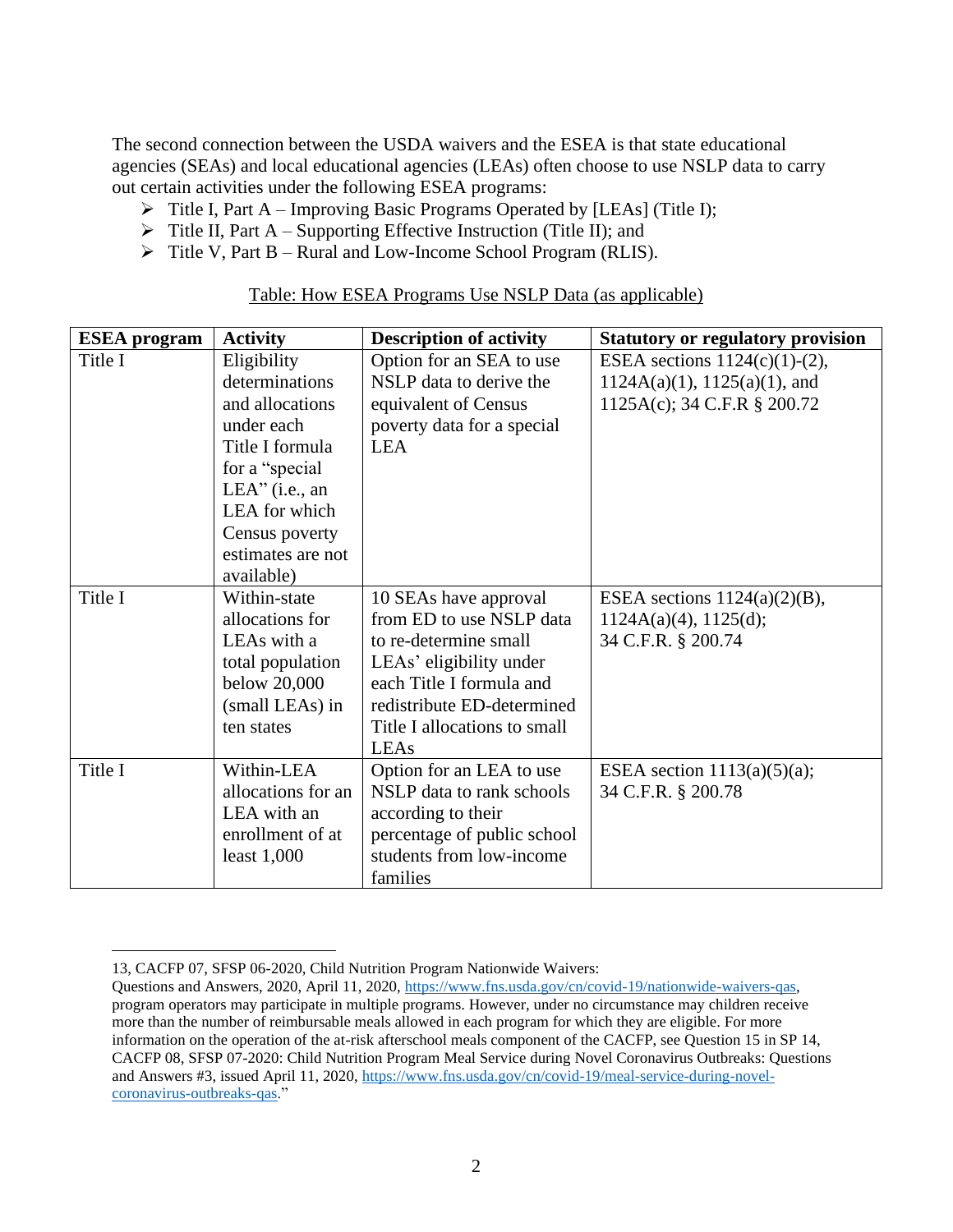| <b>ESEA</b> program | <b>Activity</b>   | <b>Description of activity</b>                      | <b>Statutory or regulatory provision</b> |
|---------------------|-------------------|-----------------------------------------------------|------------------------------------------|
| Title I             | Equitable         | Option for an LEA, in                               | ESEA section $1117(c)(1)$ ;              |
|                     | services for      | consultation with                                   | 34 C.F.R. $\S$ 200.64(a)(3)(i)           |
|                     | private school    | appropriate private school                          |                                          |
|                     | students          | officials, to use NSLP data                         |                                          |
|                     |                   | to determine the number of                          |                                          |
|                     |                   | private school children                             |                                          |
|                     |                   | from low-income families                            |                                          |
| Title I             | Reporting and     | Option for an SEA to use                            | ESEA section $1111(b)(2)(B)(xi)$ ,       |
|                     | accountability to | NSLP data to identify                               | $(c)$ , and $(h)$                        |
|                     | improve student   | economically                                        |                                          |
|                     | academic          | disadvantaged students for                          |                                          |
|                     | achievement and   | purposes of disaggregating                          |                                          |
|                     | school success    | by subgroup for reporting,                          |                                          |
|                     |                   | including on student                                |                                          |
|                     |                   | achievement, and for its                            |                                          |
|                     |                   | Statewide accountability                            |                                          |
|                     | Allocations for a | system                                              |                                          |
| Title II            |                   | Option for an SEA to use<br>NSLP data to derive the | ESEA section $2102(a)(2)(B)$             |
|                     | special LEA       |                                                     |                                          |
|                     |                   | equivalent of Census                                |                                          |
|                     |                   | poverty data for a special<br><b>LEA</b>            |                                          |
| <b>RLIS</b>         | Eligibility       | Option for an SEA to use                            | ESEA section $5221(b)(1)$                |
|                     | determinations    | alternative poverty data to                         |                                          |
|                     | for a special     | derive the equivalent of                            |                                          |
|                     | <b>LEA</b>        | Census poverty data for a                           |                                          |
|                     |                   | special LEA                                         |                                          |

For LEAs that choose to participate under the USDA waivers, complete NSLP data collected through household applications may not be available from school year (SY) 2020-2021. To the extent that SEAs and LEAs use NSLP data to help carry out the ESEA programs listed above, they ordinarily would use NSLP data from SY 2020-2021 to implement these programs in SY 2021-2022 because the SY 2020-2021 data would be the best data available. This fact sheet outlines options for SEAs and LEAs to successfully implement their ESEA programs without complete NSLP data.

The descriptions of affected requirements are summarized for conciseness. Users of this Fact Sheet may wish to review the ESEA, applicable regulations, and ED's program-specific nonregulatory guidance for more details about these requirements.

## Special LEAs: Title I Eligibility and Allocations, Title II Allocations, and RLIS Eligibility Determinations

The ESEA requires that an LEA's eligibility and allocations under each Title I formula and its allocations for Title II be determined, in part, based on Census LEA poverty estimates. It also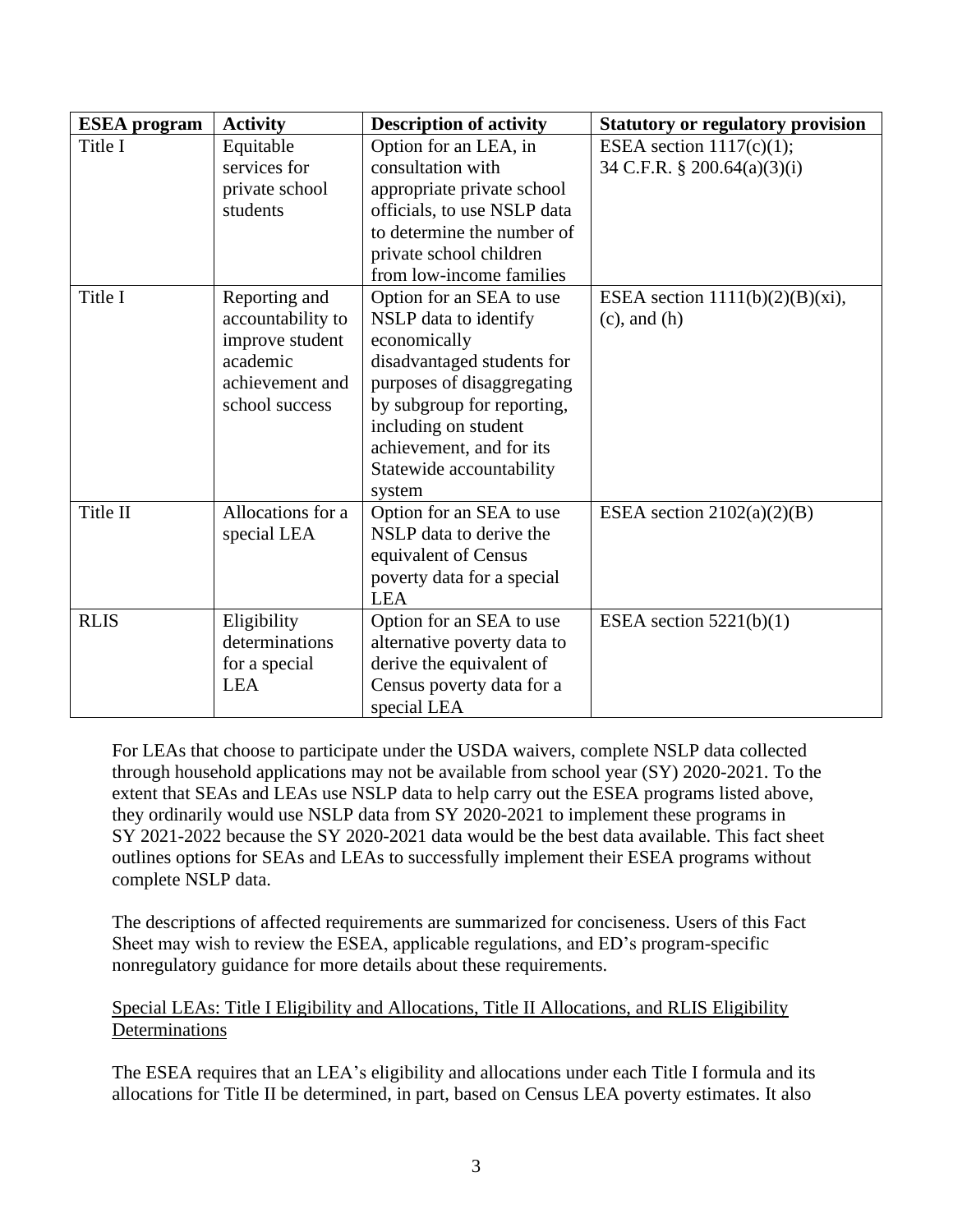that an LEA's eligibility for RLIS be determined based on Census LEA poverty estimates. Census LEA poverty estimates, however, are not available for special LEAs, such as charter school LEAs, that do not serve a specific geographical area. Thus, an SEA must derive a Census poverty count for each special LEA. To derive a special LEA's Census poverty estimate, an SEA needs alternative poverty data that are available for the special LEA and for LEAs in the State for which Census data are available. In many cases, NSLP data may be the most commonly available alternate poverty data for this purpose.

To the extent that NSLP data from SY 2020-2021 are not available, to derive a Census poverty count for a special LEA, options available to an SEA include using:

- ➢ Poverty data other than NSLP data (e.g., Medicaid counts or other poverty data available to an SEA for State purposes);
- ➢ The best available NSLP data, which may be from SY 2019-2020;
- ➢ NSLP data from SY 2020-2021 that may be accessible (e.g., counts of children identified through direct certification); or
- ➢ Data from a poverty survey conducted by the SEA or LEA that replicate NSLP or other poverty data.

# Title I Allocations for Small LEAs

An SEA may combine the Title I allocations from the four Title I formulas for small LEAs and use alternative poverty data approved by ED to: (1) redetermine each small LEA's eligibility; and (2) redistribute funds among the eligible small LEAs based on the alternative data. Of the SEAs that have ED's approval to use alternative data for small LEAs, most use NSLP data as one of their alternative poverty data sources.

To the extent that NSLP data from SY 2020-2021 are not available, options available to an SEA with ED's approval to use NSLP data for allocations to small LEAs include using:

- ➢ The best available NSLP data, which may be from SY 2019-2020;
- ➢ NSLP data from SY 2020-2021 that may be accessible (e.g., counts of children identified through direct certification); or
- ➢ Data from a poverty survey conducted by the SEA or LEA that replicate NSLP or other poverty data.

## Within-LEA Title I Allocations

The ESEA requires an LEA to rank all of its schools according to their percentage of public school students from low-income families in order to:

- ➢ Identify eligible school attendance areas and schools;
- ➢ Rank areas and schools; and
- $\triangleright$  Determine the allocation for each area and school.

To determine the number of public school students from low-income families, the ESEA provides an LEA with the option of using the number of children:

➢ Eligible for free or reduced-price lunch (FRPL) under the NSLP;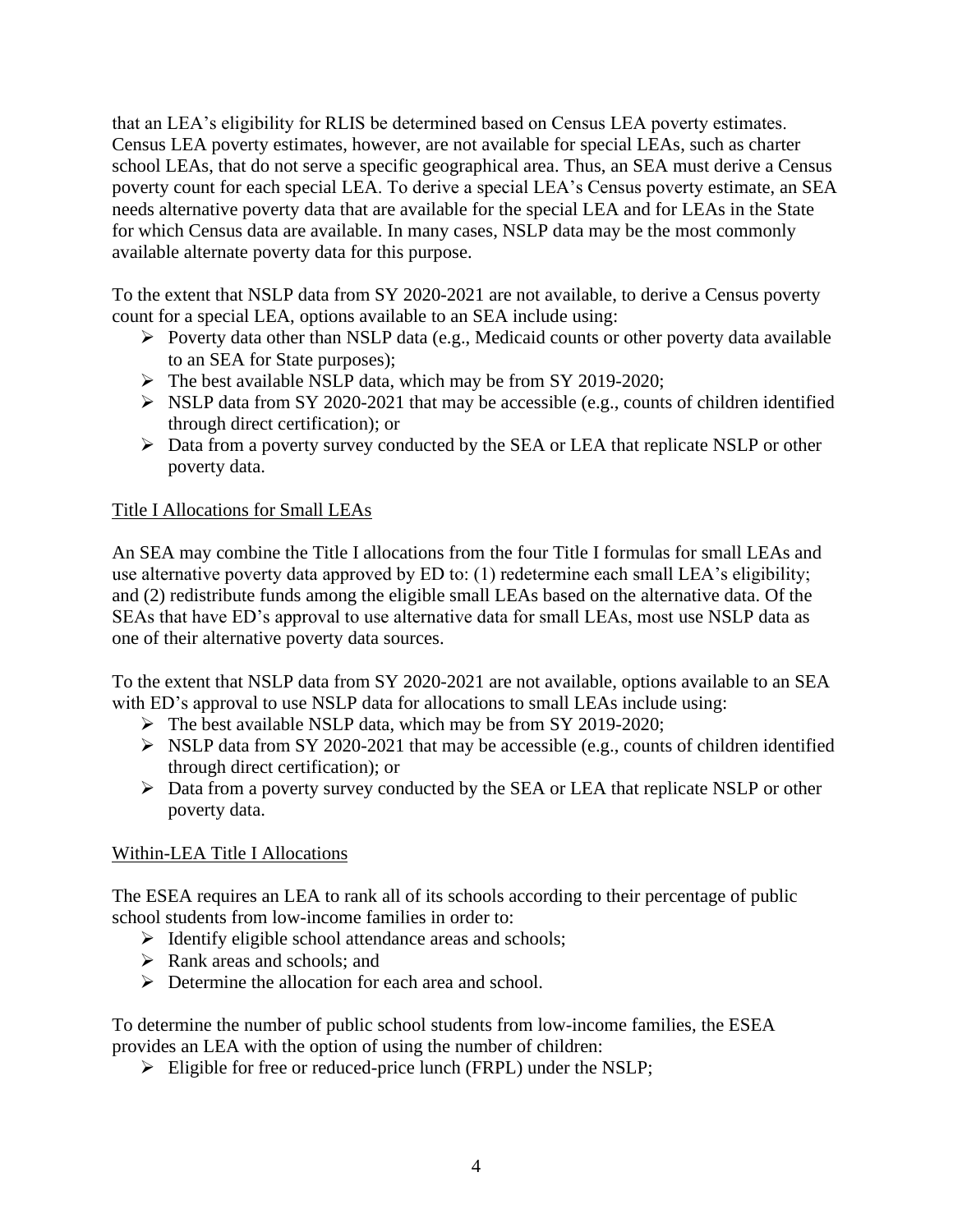- ➢ In families receiving assistance under the State program funded under Title IV, Part A of the *Social Security Act* (Temporary Assistance for Needy Families (TANF));
- ➢ Eligible to receive medical assistance under the Medicaid program; or
- ➢ Counted by the LEA using a composite of any of the above measures.

To the extent that NSLP data from SY 2020-2021 are not available, options available to an LEA for its within-LEA allocations in SY 2021-2022 include using:

- ➢ Medicaid or TANF data or a composite of data of these two sources from SY 2020-2021;
- ➢ The best available NSLP data, which may be from SY 2019-2020;
- ➢ NSLP data from SY 2020-2021 that may be accessible (e.g., counts of children identified through direct certification);
- ➢ A composite of NSLP, Medicaid, and TANF data, which might include Medicaid or TANF counts from SY 2020-2021 and the best available FRPL data, which may be from SY 2019-2020; or
- ➢ Data from a poverty survey conducted by the SEA or LEA that replicate NSLP, Medicaid, or TANF data.

#### Title I Equitable Services for Private School Students

In order for an LEA to determine the amount of its Title I allocation that it must use to provide equitable services to eligible children in participating private schools (proportional share), the LEA must determine the number of children from low-income families who attend a private school and reside in a participating Title I public school attendance area. Under ESEA section  $1117(c)(1)$  and 34 C.F.R. § 200.64(a)(3)(i), an LEA, in consultation with appropriate private school officials, may choose from the following measures to make this determination:

- $\triangleright$  The same measure of poverty used to count public school children;
- ➢ Comparable poverty data from a survey and allowing such survey results to be extrapolated if complete actual data are unavailable;
- $\triangleright$  Comparable poverty data from a different source;
- $\triangleright$  The application of the low-income percentage of each participating public school attendance area to the number of private school children who reside in that school attendance area; or
- ➢ An equated measure.

It is possible that under any of the above measures an LEA will determine private school lowincome counts by reference to NSLP data from public school students and, in some cases, using such data from private school students themselves. For example, if an LEA uses FRPL data to determine the number of public school children from low-income families and FRPL data are also available for private school students, after consultation with appropriate private school officials, the LEA may decide to use NSLP data from private school students under the first measure listed above (same measure used to count public school students).

In addition, the ESEA permits an LEA to decide, in consultation with appropriate private school officials, whether to determine the number of children from low-income families who attend private schools each year or every two years. (See ESEA section  $1117(a)(4)(D)$ .) Thus, for an